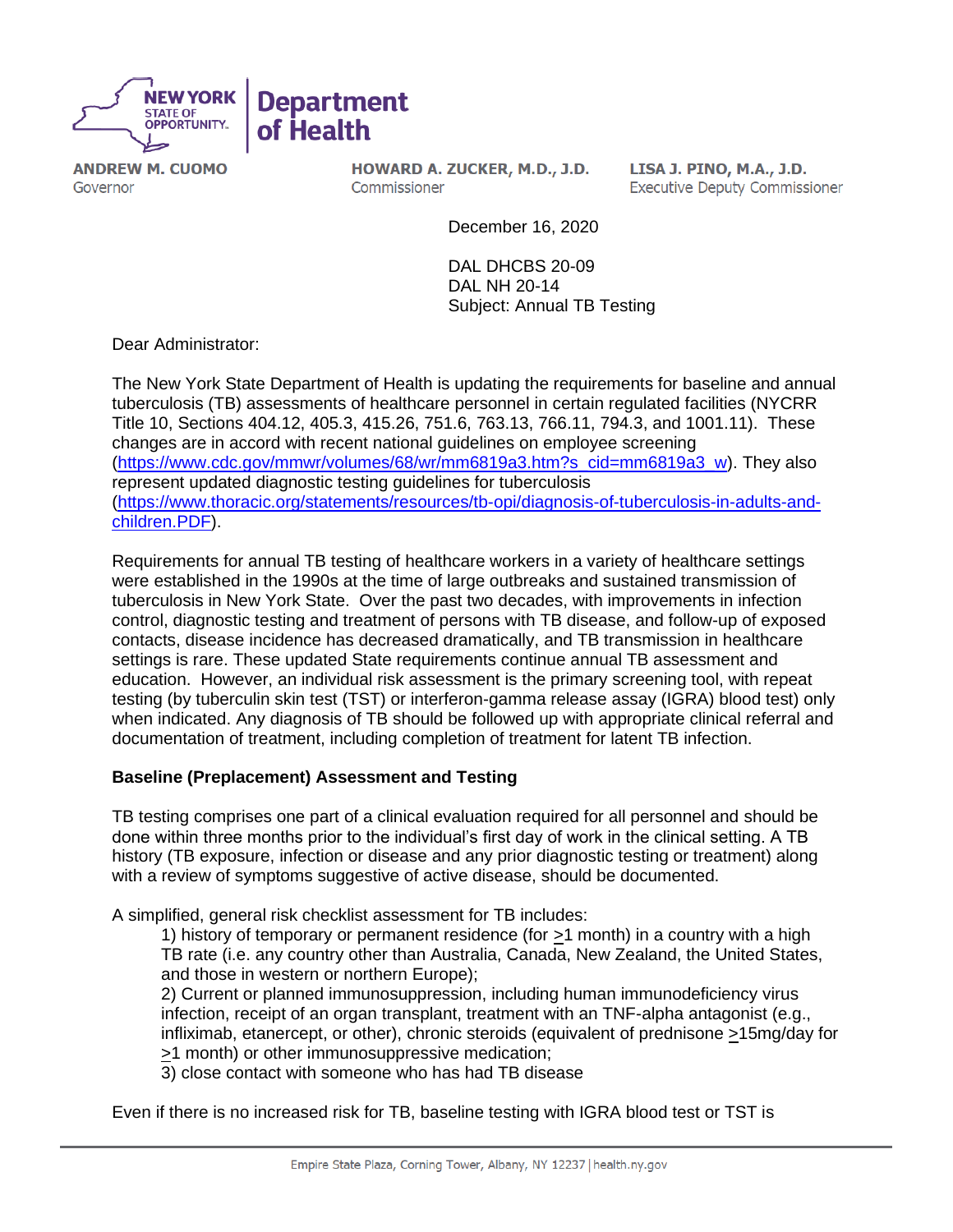indicated unless there is documentation of prior latent TB or TB disease.

IGRA tests are often preferable to tuberculin skin tests. These blood tests are more specific in persons with prior BCG vaccination. The actual test report should be used for documentation, not only the summary interpretation.

If the TST is used, two-step testing should be done for newly hired employees whose initial TST result is negative. The second test can be administered 1-3 weeks after the initial test. A second TST is not needed if an employee has had a documented, negative TST during the previous 12 months. All TSTs must be done by trained staff, with documentation of the manufacturer, lot number, date placed, date read and names of persons placing, reading, and interpreting the test. Employees should not read or interpret their own TST results.

Positive TST or IGRA tests must be followed up with chest radiographs and other clinical followup as indicated to rule out active disease.

## **Treatment of latent TB infection (LTBI)**

Recommendations for treatment of LTBI, treatment acceptance or refusal, and completion of TB treatment should be part of the occupational health record. LTBI treatment is not required, but is strongly recommended unless there is a specific contraindication. Shorter rifamycin-containing regimens are often preferable to the six to nine-month isoniazid treatment, as detailed in national guidance [\(https://www.cdc.gov/mmwr/volumes/69/rr/pdfs/rr6901a1-H.pdf\)](https://www.cdc.gov/mmwr/volumes/69/rr/pdfs/rr6901a1-H.pdf). These can be offered directly by occupational health, by referral to an associated clinic, or by an employee's primary care provider.

## **Post-exposure assessments**

After known exposure to a person with potentially infectious TB disease without use of adequate personal protection, health care personnel should have symptom evaluation and additional testing, if indicated. Those without documented LTBI or TB disease should have an IGRA or TST performed. Those with an initial negative test should have a second test 8-10 weeks after the same exposure to complete the evaluation. Persons with prior infection or disease do not need testing after exposure but can be further evaluated if a concern for TB disease exists.

## **Serial screening and testing for health care personnel without LTBI**

Most health care personnel in New York State do not need routine annual testing for TB. Rather, they should have an annual risk assessment, and be tested only if there are any symptoms suggestive of TB disease, or new risk for infection. Individual facilities, in coordination with the local or State health department, may designate certain settings or types of work as settings where annual testing is indicated. These local policies should be developed with input of infection control and occupational health staff. Annual TB education can be incorporated into the risk assessment process, and TB updates, reminders, or resources can also be provided as part of other infection control training.

Recommendations from the American College of Occupational and Environmental Medicine provide additional implementation guidance [\(https://journals.lww.com/joem/Fulltext/2020/07000/Tuberculosis\\_Screening,\\_Testing,\\_and\\_Tre](https://journals.lww.com/joem/Fulltext/2020/07000/Tuberculosis_Screening,_Testing,_and_Treatment_of.22.aspx) [atment\\_of.22.aspx\)](https://journals.lww.com/joem/Fulltext/2020/07000/Tuberculosis_Screening,_Testing,_and_Treatment_of.22.aspx).

Questions about TB testing can be directed to the NYS DOH Bureau of Tuberculosis Control at